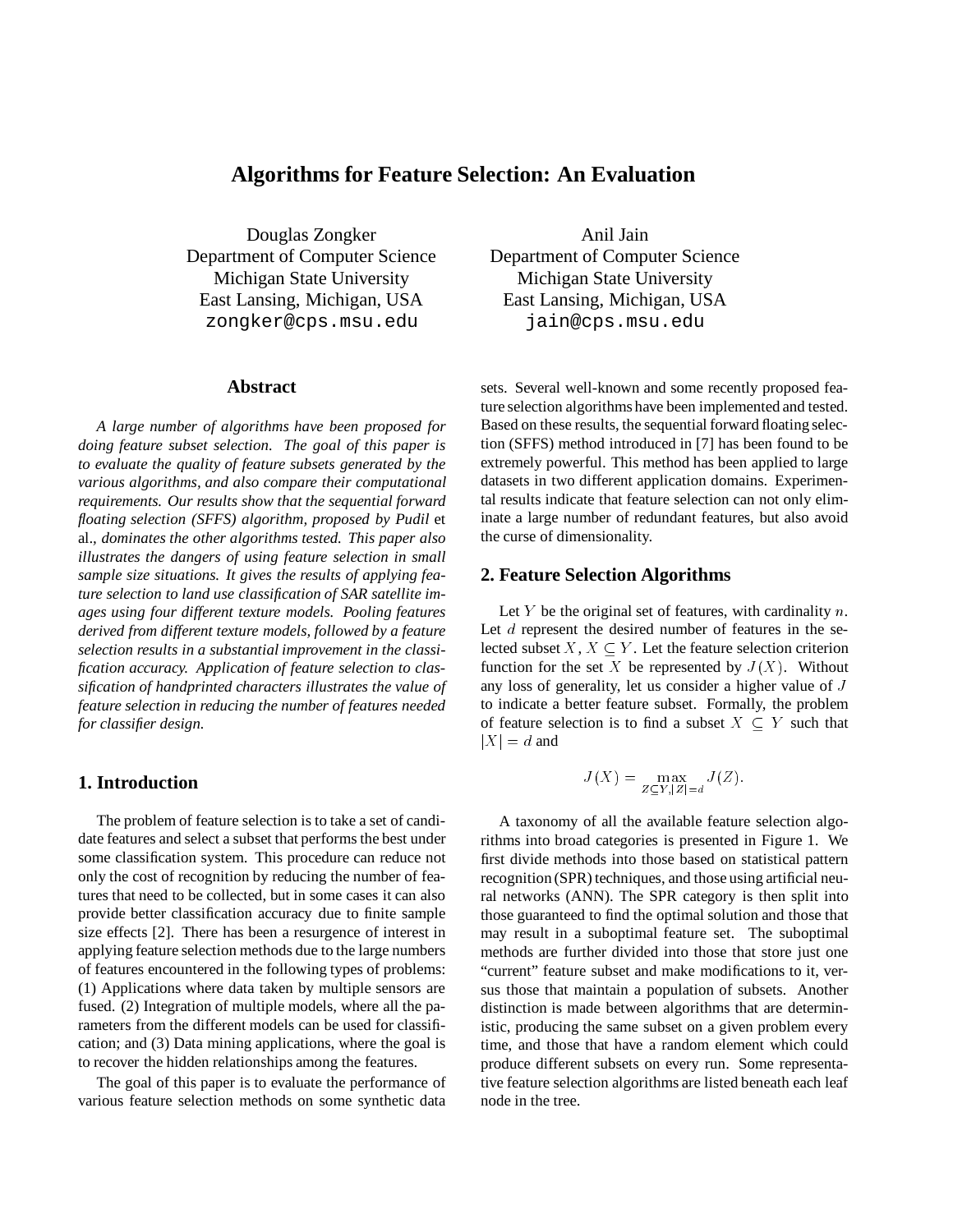

**Figure 1. A taxonomy of feature selection algorithms.**

The first group of methods begin with a single solution (a feature subset) and iteratively add or remove features until some termination criterion is met. These "sequential" methods can be divided into two categories, those that start with the empty set and add features (the "bottom-up," or "forward" methods) and those that start with the full set and delete features (the "top-down," or "backward" methods). We have implemented the following well-known sequential algorithms:

| <b>SFS</b>  | Sequential forward selection              |
|-------------|-------------------------------------------|
| <b>SBS</b>  | Sequential backward selection             |
| GSFS(·)     | Generalized sequential forward selection  |
| GSBS( )     | Generalized sequential backward selection |
| PTA(l, r)   | Plus $l$ -take away $r$                   |
| <b>SFFS</b> | Sequential forward floating selection     |
| <b>SFBS</b> | Sequential backward floating selection    |
| MМ          | Max-Min search                            |

The two "floating" selection methods are described in Pudil *et al.* [7]. All of the other methods are given in detail in Kittler [3]. Siedlecki and Sklansky [9] introduced the use of genetic algorithms (GA) for feature selection, a technique that is also evaluated in [1]. The branch-and-bound feature selection algorithm, proposed by Narendra and Fukunaga [6], can be used to find the optimal subset of features much more quickly than exhaustive search. One drawback is that the branch-and-bound procedure requires the feature selection criterion function to be monotone, i.e. the addition of new features to a feature subset can never decrease the value of the criterion function. We know from the curse of dimensionality phenomenon that in small sample size situations this may not be true.

Mao *et al.* [4] use a multilayer feedforward network with a backpropagation learning algorithm for pattern classification. They define a *node saliency* measure and present an algorithm for pruning the least salient nodes to reduce the complexity of the network after it has been trained. The pruning of input nodes is equivalent to removing the corresponding features from the feature set. The node-pruning method simultaneously develops both the optimal feature set and the optimum classifier.

## **3. Experimental Results**

We have compared different feature selection algorithms in terms of classification error and run time on a 20 dimensional, 2-class Gaussian data set which was used by Pudil *et al.* [7]. Our criterion function for assessing the "goodness" of a feature subset was the Mahalanobis distance between the class means—the larger the Mahalanobis distance, the better the feature subset. Maximum likelihood estimates of the covariance matrix and mean vectors were computed from the data. A total of thirteen feature selection algorithms, listed in Table 1, were evaluated and compared. Execution times reported are processor ticks (0.01 second)

| <b>SFS</b>       | <b>SBS</b>    | GSFS(2)       |
|------------------|---------------|---------------|
| GSBS(2)          | GSFS(3)       | GSBS(3)       |
| <b>SFFS</b>      | <b>SFBS</b>   | PTA((1), (2)) |
| PTA((1), (3))    | PTA((2), (3)) |               |
| Branch-and-Bound | Max-Min       |               |

**Table 1. Feature selection algorithms used in experimental evaluation.**

spent in user space on a SUN SPARCserver 1000. Ten randomly generated data sets, each with 1,000 patterns per class were tested and the averages of the runs are reported. Figure 2 shows the results. The solid line in each figure indicates the optimal result for each target feature subset of size d, obtained using the branch-and-bound method.

The following conclusions can be drawn based on these empirical results:

- The Max-Min algorithm, while very fast, gives poor results compared to the other algorithms.
- The SFS and SBS algorithms have comparable performance, but show *nesting* problems. (For instance, the optimal 3-subset is not contained in the optimal 4 subset.) The forward method is faster than its backward counterpart, as expected. This is also true of the generalized methods (GSFS and GSBS).
- The floating methods (SFFS, SFBS) show results comparable to the branch-and-bound algorithm and are, for the most part, faster than it.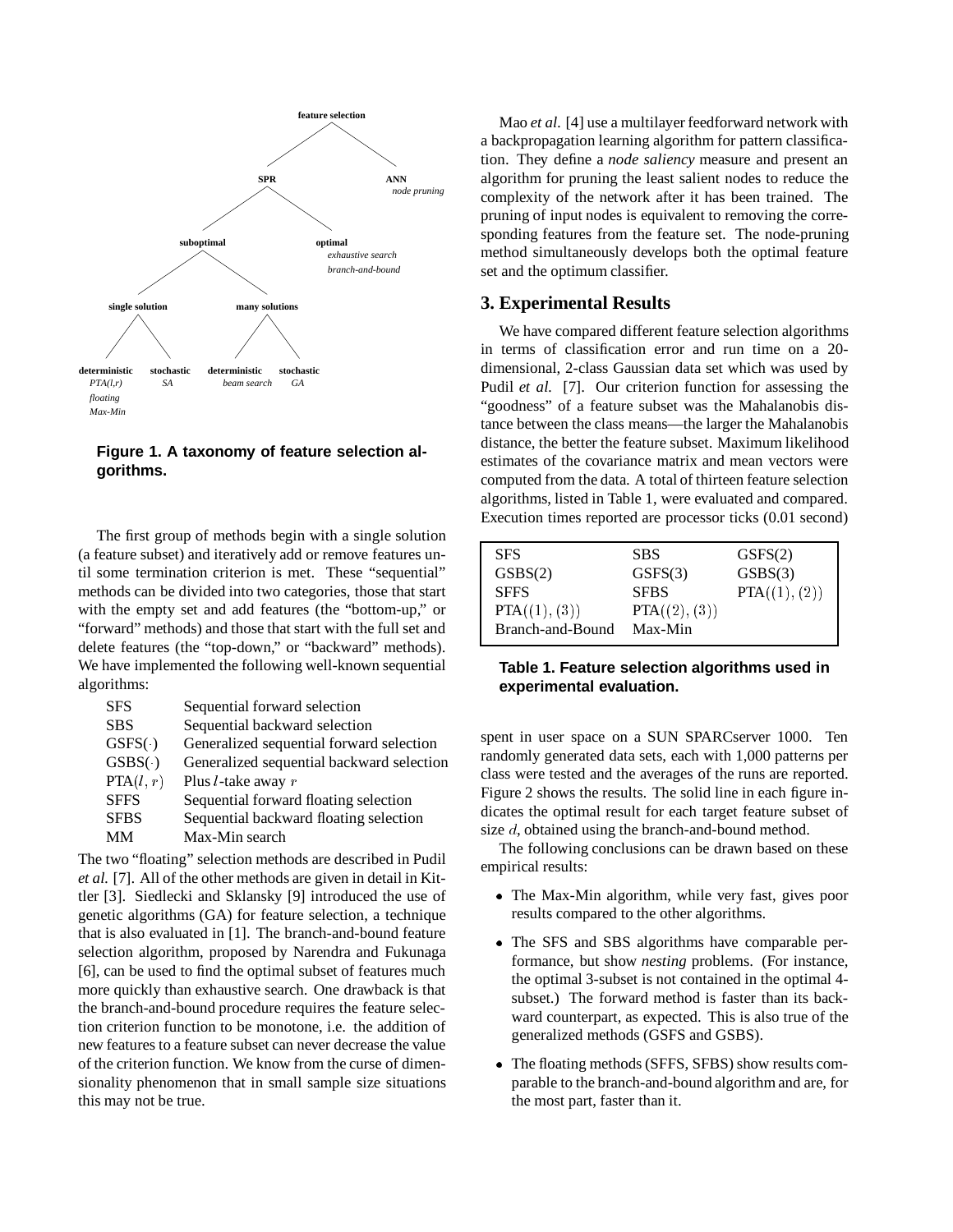

**Figure 2. Performance of some feature selection algorithms: (a) criterion value, (b) execution time.**

• The PTA $((l), (r))$  methods, while generally giving near-optimal performance, are far slower than the branch-and-bound method.

Overall, the floating methods perform better than their non-floating counterparts, giving near-optimal results with reasonable execution times.

## **4. Effect of Training Set Size**

How reliable are the feature selection results in the presence of small amounts of training data? In the case where Mahalanobis distance is used as the criterion, the error arising from estimating the covariance matrix can lead the feature selection process astray, producing inferior results (relative to the true distributions) on independent test data even if the selected subset is optimal for the given training data [8]. This phenomenon, which is related to the *curse of dimensionality*, is illustrated by running the feature selection algorithm on varying amounts of training data drawn from known distributions. Trunk [11] used the following simple example to illustrate the curse of dimensionality. The two multivariate Gaussian class-conditional densities, are given below:

$$
p(\mathbf{x}|\omega_1) \sim N(\boldsymbol{\mu}, I) \qquad p(\mathbf{x}|\omega_2) \sim N(-\boldsymbol{\mu}, I) \qquad (1)
$$

where

$$
\mu = \left[ \begin{array}{cc} \frac{1}{\sqrt{1}} & \frac{1}{\sqrt{2}} & \frac{1}{\sqrt{3}} & \cdots \end{array} \right]^t. \tag{2}
$$

and <sup>I</sup> denotes the identity matrix. Note that for these classconditional densities, the optimal  $d$ -feature subset is the first d features.

Various size data sets, ranging from 10 to 5,000 training patterns per class, were generated from the two 20 dimensional distributions (equations (1) and (2)). For each training set size, five data sets were generated, and the results averaged. The *quality* of each selected feature subset was calculated by taking the number of commonalities in the resulting subset when compared with the optimal subset of the true distribution: features that were included in both sets, and features that were excluded from both sets. This count was divided by the number of dimensions, and that value was averaged over values of  $d$  from 1 to 19 inclusive to give a final quality value for the set. Note that this value is *not* a measure of the classification error, but a measure of the difference between the subset produced by a feature selection method and the ideal feature subset. The average quality for each training set size for the branch and bound and SFS methods is shown in Figure 3.



**Figure 3. Quality of selected feature subsets as a function of the size of training data.**

For this dataset, since the features are all independent with identical variance, only the difference in means along a feature axis is significant. Therefore, any feature selection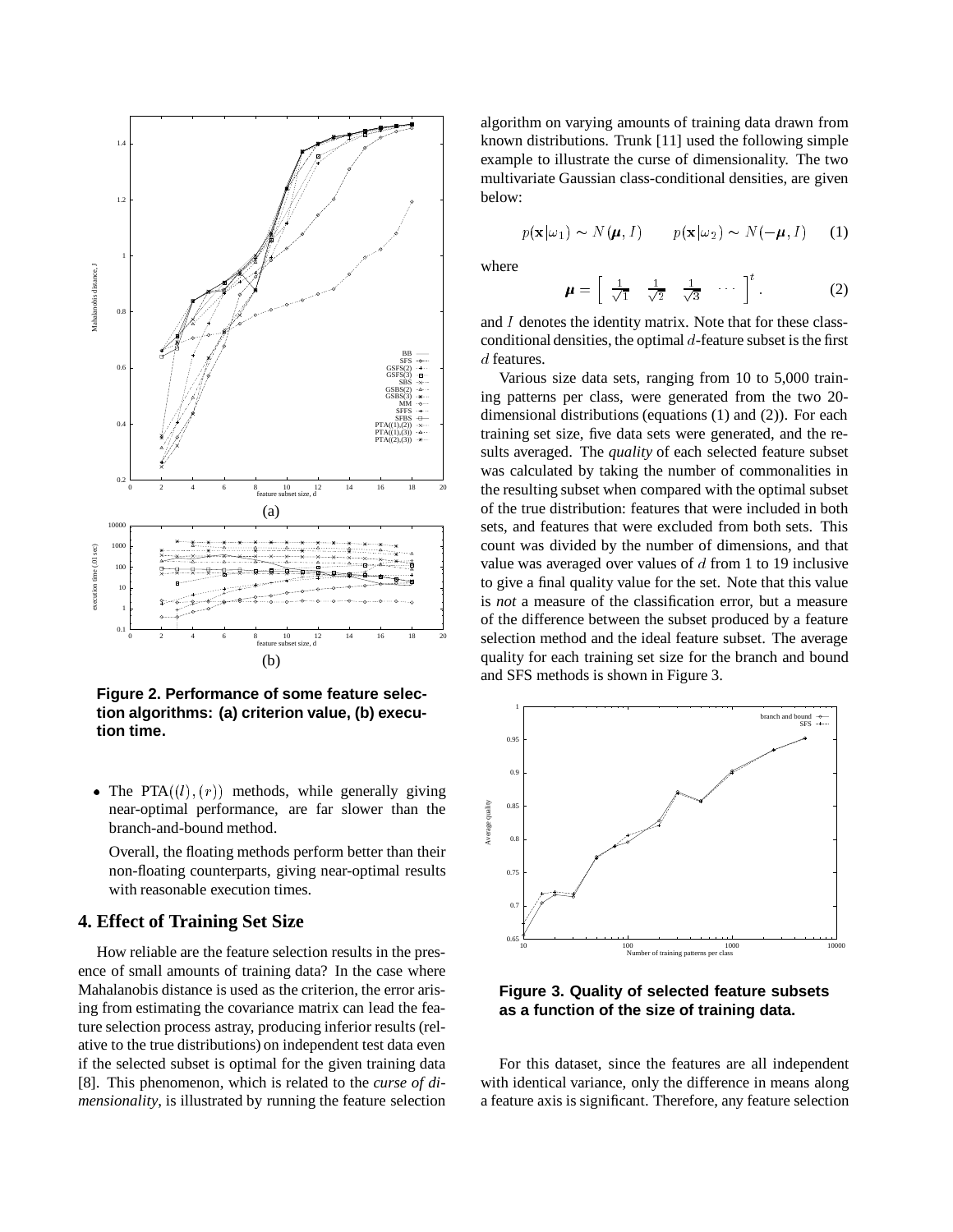

**Figure 4. Sample SAR images.**

algorithm should perform well on such a simple classification problem. Indeed, the curve for the SFS algorithm closely matches that of the branch-and-bound algorithm. Note that as expected, the quality of the feature subset for small training sets is low, but improves as the training set size increases.

## **5. Selection of Texture Features**

We have applied various feature selection algorithms to select the best subset of texture features for the problem of land use classification using SAR (Synthetic Aperture Radar) images (see Figure 4). Solberg and Jain [10] have used texture features computed from SAR images to classify each pixel. A total of 18 features per pattern (pixel) were computed from four different texture models: local statistics (5 features), gray level co-ocurrence matrices (6 features), fractal features (2 features), and a lognormal random field model (5 features). Our goal is to determine whether the classification error can be reduced by applying feature selection to this set of 18 features from four different texture models. A similar feature selection study for 2D shape features was reported by You and Jain [12].

We report results for one SAR image (the October 17 image from [10]), containing approximately 22,000 pixels. This data was split evenly to form independent training and test sets. The recognition rate of the 3NN classifier is used as the feature selection criterion. Based on its consistently high performance for the synthetic data in Section 3, we chose to apply the SFFS method to the texture data set. The results of these runs are shown in Figure 5.

The best recognition rate obtained by SFFS was 88.4%, with an 11-feature subset. Notice that the recognition rate does not monotonically increase as the number of features is increased. The feature selection process is not just using the features derived from a single texture model but is utilizing features from different models to provide a better performance. For instance, in every run, the five-feature



**Figure 5. Recognition rates of SFS and SFFS methods on texture feature data.**

subset selected contained features from at least three different texture models. The best individual texture model for this data set was the random field model with a classification accuracy of 68.8% [10]. Pooling features from four different models and then applying feature selection increased the classification accuracy.

# **6. Selection of Handprinted Character Features**

We have also applied feature selection to aid the classification of a subset of the NIST SD-3 handprinted character set. The classes correspond to the 26 lowercase letters (see Figure 6). A total of 2,439 patterns are used for training and 1,525 are used for testing. The features used are the 88 contour direction features from Mohiuddin and Mao [5].

We again applied the SFFS algorithm to this data set. While our best recognition rates (88.7% with 51 features using 1NN, 89.6% with 71 features using 3NN) did not reach those reported by Mohiuddin and Mao [5] using different, non-nearest neighbor-based classifier methods, this data set illustrates one of the major advantages of performing feature selection—it can dramatically reduce the number of features with only a small drop in recognition rate. For instance, the 1NN recognition rate reaches 87.7% accuracy using only 36 of the 88 features. Over half the features can be culled from the data set for only a 1% drop in the recognition rate!

## **7. Summary**

This paper illustrates the merits of various methods of feature selection. In particular, the practicality of finding the optimal subsets in feature spaces of moderately high dimension using the branch-and-bound algorithm (where the